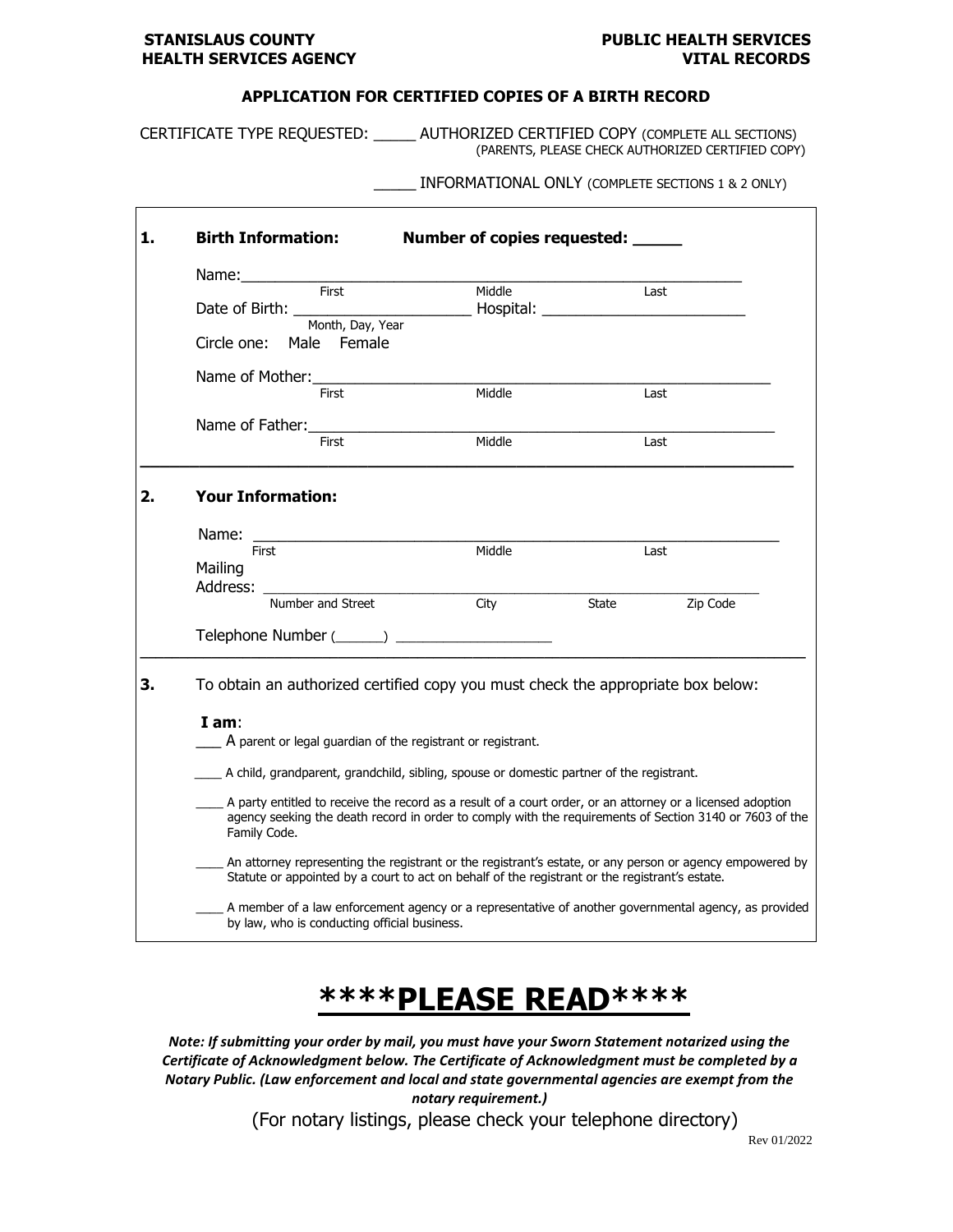**INFORMATION**: Birth records are maintained in the Stanislaus County Vital Records office for the current year and one year previous.

### INSTRUCTIONS FOR OBTAINING A BIRTH CERTIFICATE

- **1.** If you are requesting a certified Informational Copy, complete only the Applicant Information and Birth Certificate Information portions of this form. If you are requesting an Authorized Certified Copy, complete the entire form.
- 2. If you submit your order in person, you must sign a sworn statement in the presence of Vital Records staff.
- 3. If you submit your request by mail, you must complete the attached statement and sign it in the presence of a Notary Public.
- 4. Use a separate application form for each different record of birth for which you are requesting a certified copy (if submitting your request by mail, remember to identify each certificate requested on the sworn statement).
- 5. Complete the Applicant Information section and provide your signature where indicated. Give all the information you have available to identify the record of the registrant in the spaces under Birth Certificate Information. If the information you furnish is incomplete or inaccurate, it may be impossible to locate the record. If the registrant has been adopted, please make the request in the adopted name.
- 6. Submit \$32.00 for each certified copy requested. If no record of the birth is found, the \$32.00 fee may be retained for searching as required by statute and a Certificate of No Public Record will be issued. If you are mailing your request, indicate the number of certified copies you wish and include sufficient money with this application, in the form of a personal check, postal or bank money order (International Money Order only for out-of-country requests) made payable to Vital Records. Mail this application with the fee(s) to:

Vital Records 917 Oakdale Rd. Modesto, CA 95355